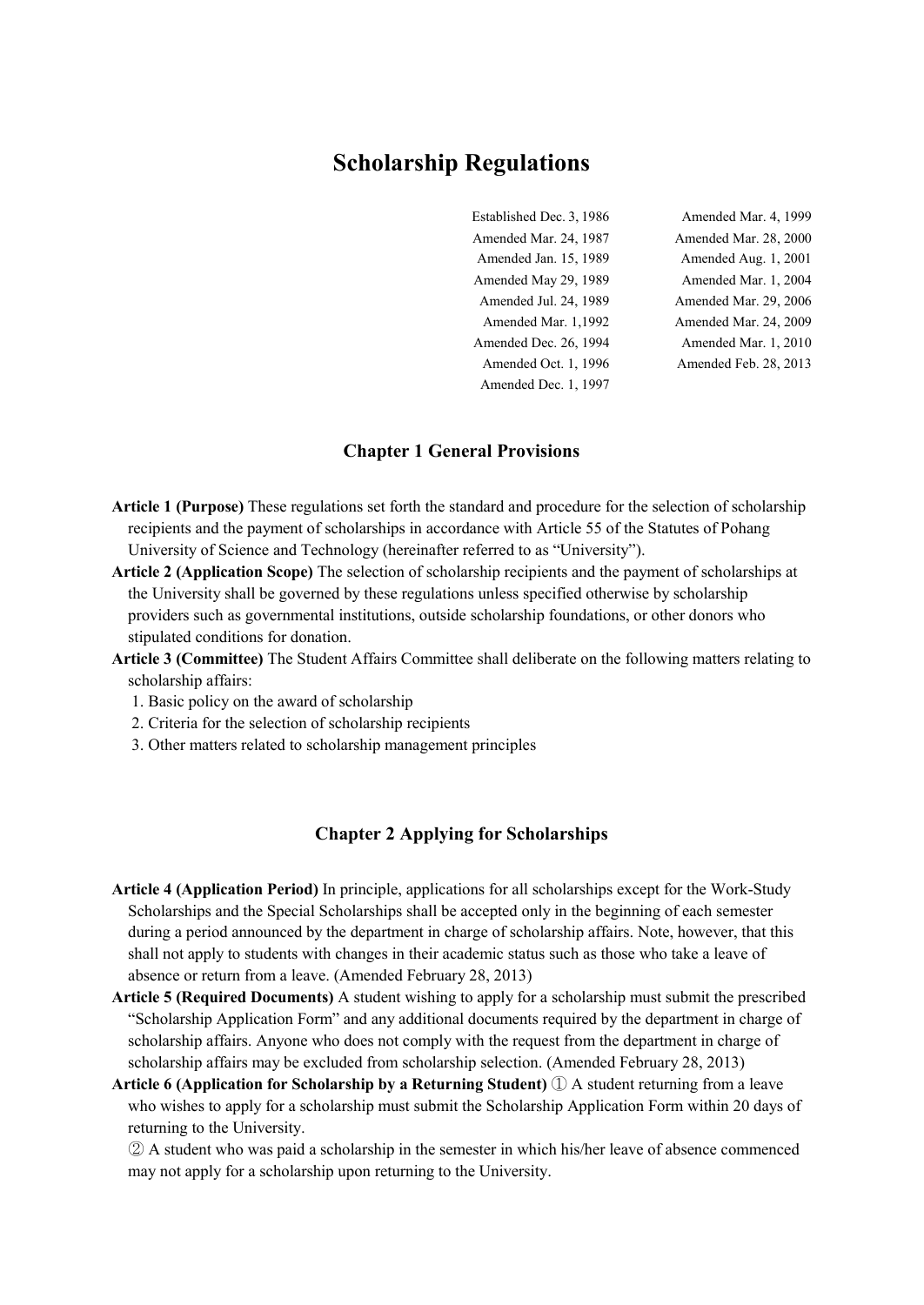③ A student who was entitled to a scholarship but was unable to avail himself/herself of the scholarship because of a leave of absence can receive the scholarship upon returning to the University. (Amended February 28, 2013)

### **Chapter 3 Types of Scholarships and Selection of Scholarship Recipients**

- **Article 7 (Department in Charge of Selecting Scholarship Recipients and Selection Cycle)** A scholarship officer in the department in charge of scholarship affairs shall be in charge of selecting scholarship recipients on a semester basis; however, recipients of the Special Scholarship may be selected whenever necessary, and the selection cycle for an external scholarship shall be determined by the organization that provides the scholarship. (Amended February 28, 2013)
- **Article 8 (Types of Scholarships and Selection of Scholarship Recipients)** The types of scholarships offered by the University and the recipient selection method for each scholarship are as follows:
	- 1. Internal scholarships
		- A. Honorary Scholarship: Students who are entitled to an internal scholarship but choose not to receive the scholarship to give way to other students shall be selected as honorary scholarship recipients.
		- B. Jigok Scholarship: The Jigok Scholarship is a basic scholarship awarded to those selected among the first-year students who receive neither a government scholarship such as the National Scholarship (for science and engineering majors) or Presidential Science Scholarship nor an external scholarship. (Amended February 28, 2013)
		- C. Merit-based scholarships
			- 1) Freshmen: Abolished (Amended February 28, 2013)
			- 2) POSTECH Excellent Talent Scholarship: A fixed number of students who garnered extremely excellent entrance examination scores and have the potential to grow into international leaders in science shall be selected and awarded the scholarship.
			- 3) Contest Scholarship: Newly admitted students who have previously won a prize in a contest organized by the University shall be awarded a fixed amount of scholarship based on their scores achieved at the contest.
			- 4) Continuing Students: Abolished (Amended February 28, 2013)
			- 5) No one can receive both 2) and 3). The academic standards for the continuous retention of merit-based scholarships shall be the same as those for the award of the National Scholarship (for science and engineering majors) and the Jigok Scholarship. (Amended February 28, 2013)
			- 6) The number of scholarship recipients, selection criteria, and scholarship amounts for merit based scholarships shall be determined separately.
		- D. Work-Study Scholarships
			- 1) Semester-Based Work-Study Scholarship: Through assessment of individual students' family financial circumstances, a fixed number of students shall be selected based on financial need, assigned approximately 60 hours' work, and paid a fixed amount of scholarship.
			- 2) Hour-Based Work-Study Scholarship: When a need arises for the University to hire help, the University shall accept applications from students who wish to receive a work-study scholarship. The selected students shall provide service for a maximum 50 hours per month, and receive a fixed amount of scholarship upon completion of their service. The work hours during summer or winter sessions, however, shall be limited to approximately 30 hours.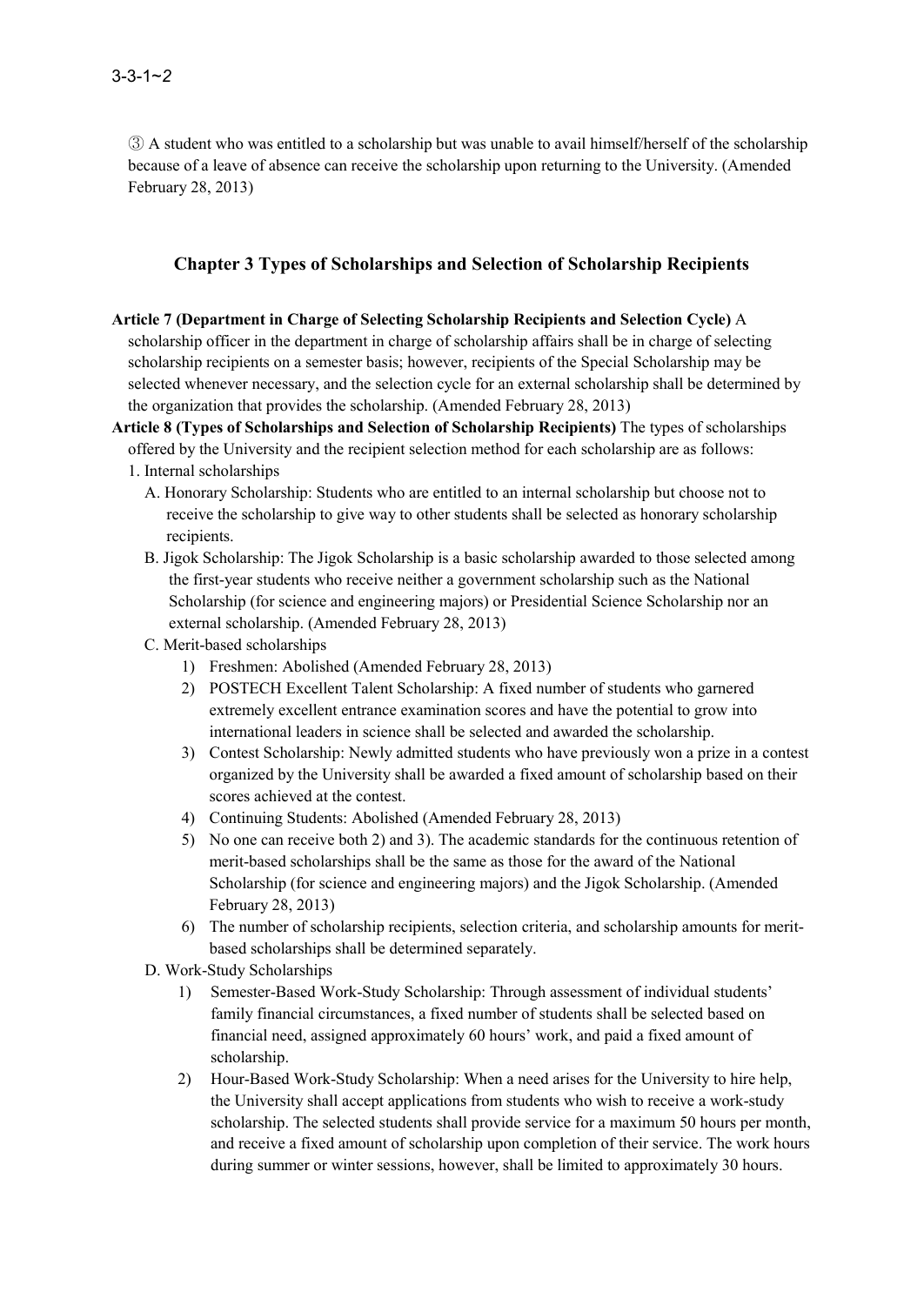- 3) Student Mentor Program Scholarship: Students who participate in the Student Mentor Program as mentors shall be provided with a fixed amount of scholarship.
- 4) Undergraduate Research Program Scholarship: A fixed amount of scholarship shall be
- provided for undergraduate students to engage in research in their field of interest.<br>5) Residential College Advisor Scholarship: Students who assist the Master Professor and play the role of a mentor by providing advice on community life and consultation to student groups shall be selected to receive a fixed amount of scholarship.
- 6) A random sample shall be selected from work-study scholarship applicants for examination and verification of submitted documents; any student found to have provided false documentation shall forfeit his/her scholarship and restitute any scholarship payment he/she has already received. The student may be subjected to disciplinary action as well.
- 7) Scholarship payment procedures, scholarship amounts, and the method for selecting scholarship recipients shall be determined separately.
- E. Donation Scholarship: Recipients shall be selected and paid scholarships in consideration of the conditions set by the donors.
- F. Special Scholarship: The Vice President of Student Affairs may provide a special scholarship to a student who is recognized to be in need of immediate financial relief (e.g. sudden deterioration in the student's family finance situation). The selection method and the scholarship amounts shall be determined separately.
- G. Overseas Training Scholarship: Students who meet certain qualifications may be selected and paid the Overseas Training Scholarship. The types and amounts of the scholarship and the number of scholarship recipients shall be determined separately.
- H. Textbook subsidies for external scholarship awardees: Students who win a scholarship from a scholarship foundation or a private company may receive a fixed amount of study incentive. Payment standards on this shall be determined separately. (Established February 28, 2013)
- 2. External scholarships (Amended February 28, 2013):
	- A. National Scholarship: Recipients of the National Scholarship shall be selected and paid scholarships according to the standards set by the government.
	- B. Other outside scholarships: Recipients of the scholarships provided by outside organizations other than the government shall be selected and paid scholarships in consideration of the standards set by the scholarship providers.
	- C. Various matters concerning external scholarships such as eligibility, number of recipients, amount of scholarships, etc. shall be governed by the rules and regulations and the payment guidelines established by each scholarship provider. However, matters on the operation of external scholarships for which the University can have leeway shall be stipulated separately.
- **Article 9 (Restriction on Multiple Scholarship Awards)** ① In principle, no student can receive more than one scholarship at any given point of time. However, the Work-Study Scholarships, merit-based scholarships, the Special Scholarship, and the Overseas Training Scholarship shall be made an exception to the foregoing. (Amended February 28, 2013)
	- ② A student in violation of the policy against multiple scholarship awards shall forfeit the scholarships and restitute any scholarship payment he/she has already received. The student may be subjected to disciplinary action as well. (Established February 28, 2013)
- **Article 10 (Offset Payment)** In the case of external scholarships and donation scholarships, if a scholarship amount is smaller than the tuition, the difference can be paid to the scholarship recipient as an offset payment. (Amended February 28, 2013)

# **Chapter 4 Payment and Restitution of Scholarships**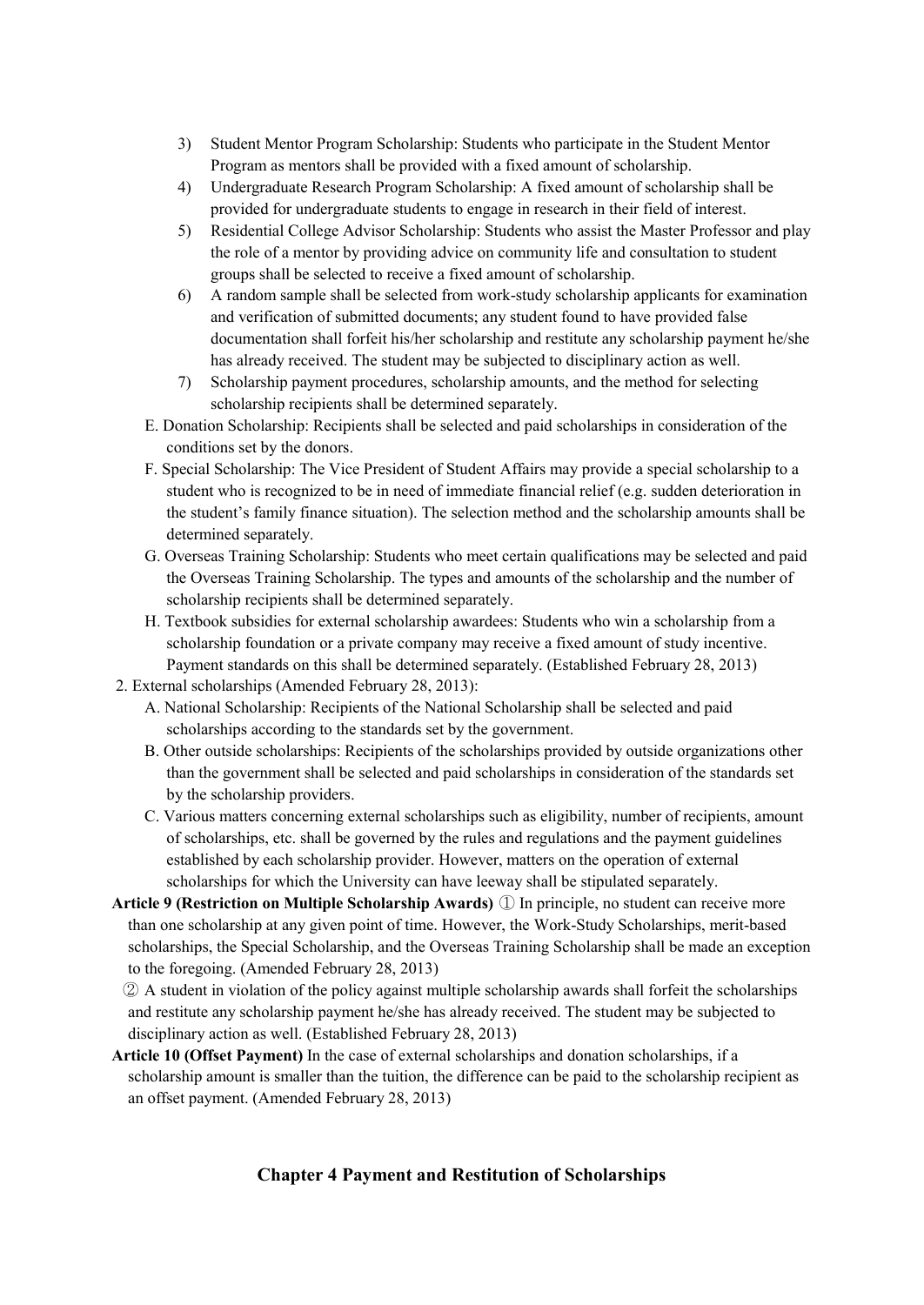- **Article 11 (Payment Method)** A scholarship shall be provided in the form of tuition reduction, except when it is impracticable as in the case of external scholarships and the like.
- **Article 12 (Scholarship Cap)** ① Scholarships shall not be provided to students who have been enrolled in the undergraduate program of the University for nine semesters or more. Double major students, however, may receive scholarships through the 10th semester, provided that they complete all requirements for double major; if a student pursuing a double major fails to complete all requirements for the double major, he/she must return the paid scholarship later on. Note, however, that the semester cap shall not apply to the Hour-Based Work-Study Scholarship and the Undergraduate Research Program Scholarship.

② The Semester-Based Work-Study Scholarship shall be paid according to the following schedule based on the results of end-of-semester individual performance evaluation:

- 1. Grade  $A =$ The student shall be paid 100% of the scholarship amount.
- 2. Grade  $B =$ The student shall be paid 80% of the scholarship amount.
- 3. Grade  $C =$  The student shall be paid 50% of the scholarship amount.
- 4. Grade  $D = No$  payment shall be made, and the student shall be excluded from scholarship selection in the following year,

③ A Semester-Based Work-Study Scholarship recipient who discontinues his/her service during the arranged period because of leave of absence, dismissal, abandonment of work, or other reasons shall return the entire amount of scholarship he/she has received up to that point.

④ A student who is disqualified from scholarship selection cannot apply for any scholarship in the following semester.

- ⑤ Students who earn less than 10 credits or obtain a grade point average below 2.0 in a semester shall be excluded from all internal scholarship selection in the following semester except for the National Scholarship (for science and engineering majors) and the Jigok Scholarship (including any merit-based scholarship which adopts the same payment criteria as the foregoing scholarships). Note, however, that this provision shall not apply to the Hour-Based Work-Study Scholarship and the Undergraduate Research Program Scholarship. In the case of external scholarships, the scholarship payment criteria determined by the scholarship providers shall apply. The Jigok Scholarship shall impose the same conditions for continuous support as the National Scholarship (for science and engineering majors). Amended February 28, 2013)
- **Article 13 (Mutatis Mutandis Application)** The resolutions of the Student Affairs Committee and the decisions by the President of the University shall determine matters other than those provided for by these regulations.

### **Addendum**

These amended regulations shall take effect on March 1, 1992.

#### **Addenda**

1. These regulations shall be amended on December 26, 1994 and applied retroactively as of September 1, 1994.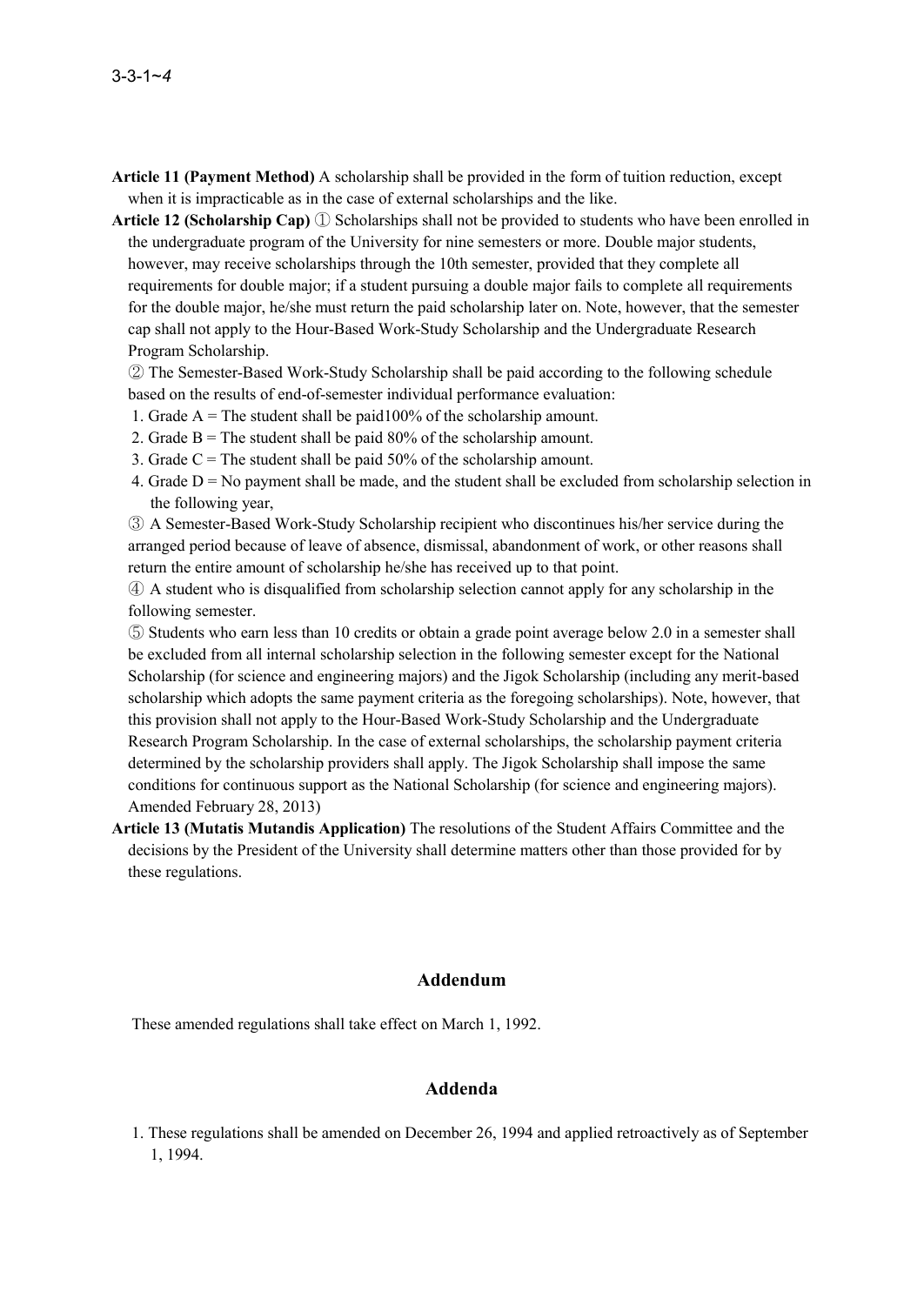2. Note, however, that the amendment under which "Pohang College of Science and Engineering" changes to "Pohang University of Science and Engineering", "Dean" to "President", and "Head of the Planning Department" to "Vice President of Planning" shall be deemed to have been made and taken effect on March 1, 1994.

### **Addenda**

1. These amended regulations shall take effect on October 1, 1996.

2. (Interim Measures) For students entering the University in 1996, the fee for the on-campus language training program shall be waived once during the period of their study in the University.

### **Addendum**

These regulations shall be amended on December 1, 1997 and shall take effect as of March 1, 1998.

### **Addendum**

These amended regulations shall take effect on March 4, 1999.

#### **Addendum**

These regulations shall be amended on March 28, 2000 and applied retroactively as of January 1, 2000.

### **Addendum**

These amended regulations shall take effect on August 1, 2001.

#### **Addendum**

These amended regulations shall take effect on March 1, 2004.

### **Addendum**

These regulations shall be amended on March 29, 2006 and shall take effect as of September 1, 2006.

### **Addendum**

These regulations shall be amended on March 24, 2009 and shall be effective starting the first semester of the 2009 Academic Year.